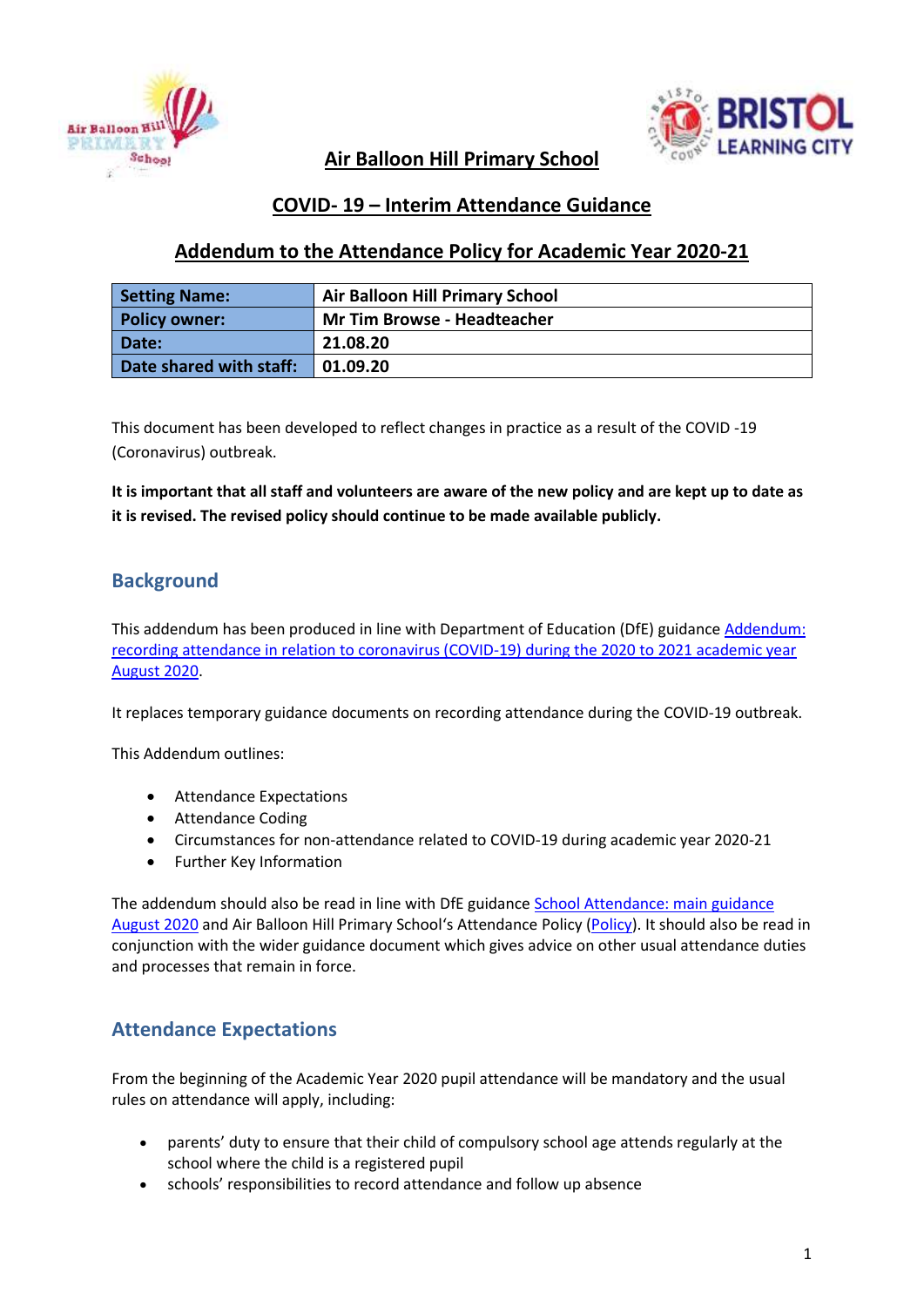the ability to issue sanctions, including fixed penalty notices, in line with local authorities' codes of conduct. Penalty notices should only be considered when all other options to improve attendance have been exhausted

# **Attendance Coding**

Although school attendance is mandatory from the start of the autumn term, there are some circumstances where pupils cannot attend school due to coronavirus (COVID-19).

A new category of non-attendance – 'not attending in circumstances related to coronavirus (COVID-19)' has been created and must only be used to record sessions that take place in the 2020 to 2021 academic year where a pupil does not attend because their travel to, or attendance at, school would be:

- contrary to guidance relating to the incidence or transmission of coronavirus (COVID-19) from Public Health England (PHE) and/or the Department of Health and Social Care (DHSC) $^3$  $^3$
- prohibited by any legislation (or instruments such as statutory directions) relating to the incidence or transmission of coronavirus (COVID-19)

In line with the Secretary of State's expectation that no parent will be penalised for following official public health advice for their child not to attend a given session, this new category of nonattendance will not count as an absence (authorised or unauthorised) for statistical purposes.

Air Balloon Hill Primary School will be using the attendance and absence codes in use before the outbreak (See Appendix A) in addition to the new category of 'not attending in circumstances related to coronavirus (COVID-19)' as detailed below:

- pupils not attending a session who meet the criteria for 'not attending in circumstances related to coronavirus (COVID-19)' should be recorded using code  $X^4$  $X^4$
- schools should continue to use code X for non-compulsory school aged pupils who are not expected to attend a session, as they did before the outbreak

# **Circumstances for non-attendance related to COVID-19 during academic year 2020-21**

# **Examples in which 'not attending in circumstances related to coronavirus (COVID-19)'**

Air Balloon Hill Primary School will follow the procedures detailed below when pupils who are required to self-isolate as they have symptoms or confirmed coronavirus (COVID-19):

- Pupils who have symptoms should self-isolate and get a test.
- If a pupil tests negative and if they feel well and no longer have symptoms similar to coronavirus (COVID-19), they can stop self-isolating and return to school.
- If the pupil remains unwell following the test (such as with a different illness), then they should be recorded as code I – illness, as would usually be the case.
- Code X should only be used up until the time of the negative test result. Schools should not retrospectively change the attendance register due to a negative test result.
- If a pupil tests positive, they should continue to self-isolate for at least 10 days from the onset of their symptoms.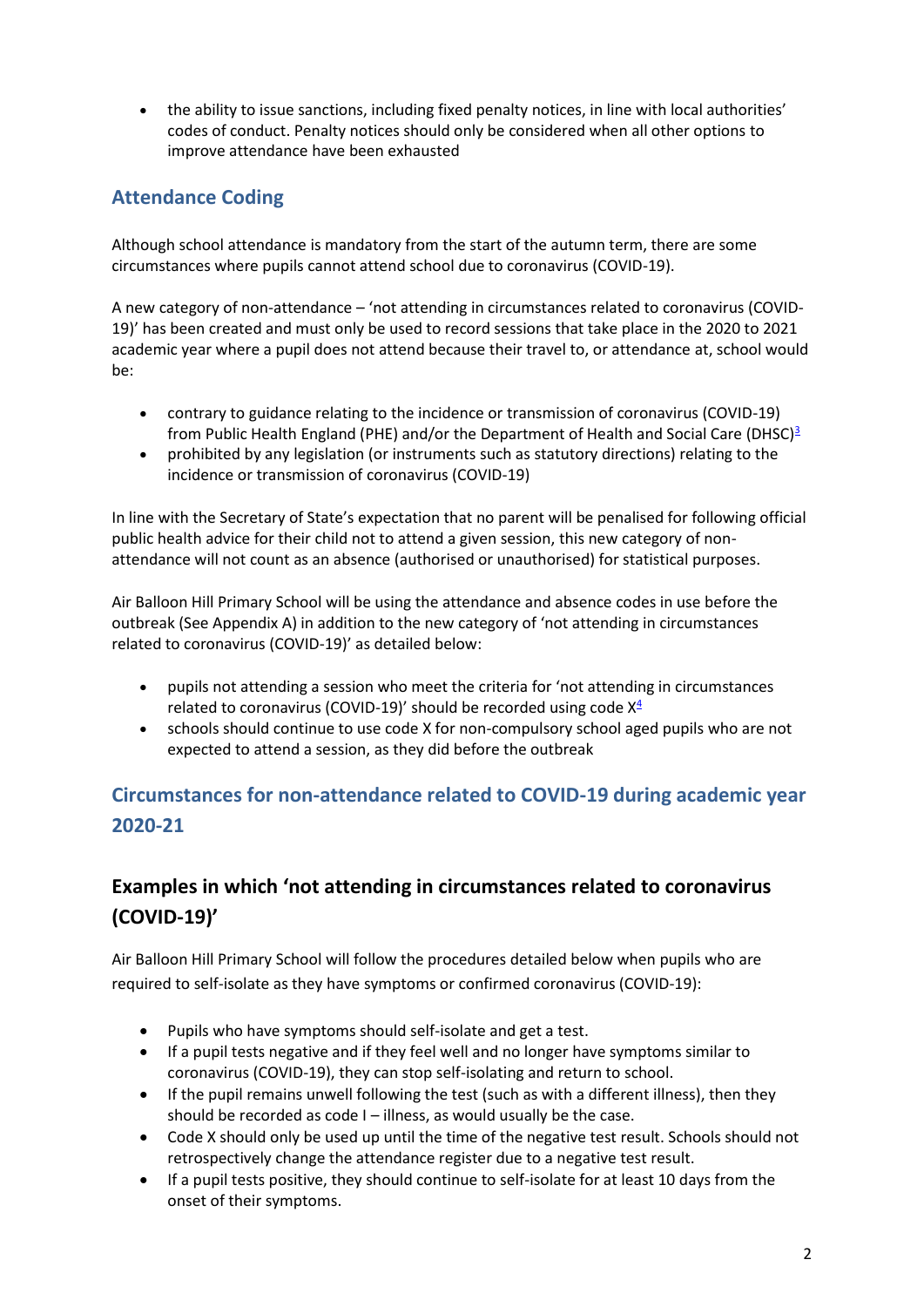- They should only return to school if they do not have symptoms other than a cough or loss of sense of smell or taste (anosmia). This is because a cough or anosmia can last for several weeks once the infection has gone.
- Code X should be used for the period of self-isolation until the test. After the pupil tests positive they should be recorded as code I (illness) until they are able to return to school.

Air Balloon Hill Primary School will follow the procedures detailed below when someone in the pupil's household has symptoms:

- The household should self-isolate and the member of their household should get a test.
- If the member of the household tests negative, the pupil can stop self-isolating and can return to school. Code X should only be used up until the time of the negative test result when the pupil can return to school.
- If the household member tests positive, the pupil should continue self-isolating for the full 14 days from when the member of their household first had symptoms. Code X should be used during this period.
- In all cases of self-isolation, Air Balloon Hill Primary School will ask parents to inform them immediately about the outcome of a test. However evidence of negative test results or other medical evidence will not be requested before admitting children or welcoming them back after a period of self-isolation.

To support decision making reference should be made to relevant government guidance available [here.](https://www.gov.uk/government/publications/covid-19-stay-at-home-guidance/stay-at-home-guidance-for-households-with-possible-coronavirus-covid-19-infection)

# **Pupils who are required to self-isolate because they are a close contact of someone who has symptoms or confirmed coronavirus (COVID-19)**

Air Balloon Hill Primary School will follow the procedures detailed below when pupils may not have symptoms themselves but may be required to self-isolate if they are a close contact of someone with coronavirus (COVID-19):

- The [NHS test and trace](https://www.gov.uk/guidance/nhs-test-and-trace-how-it-works#people-who-have-had-close-contact-with-someone-who-has-coronavirus) guidance states that a person should self-isolate for 14 days if they have had recent close contact with a person who has tested positive for coronavirus (COVID-19).
- In the event of a confirmed coronavirus (COVID-19) case in the school community, the local health protection team will provide advice on who this applies to, advising them to selfisolate for 14 days since they were last in close contact with the person that has tested positive when they were infectious.
- Code X should be used for these pupils during this period.

To support decision making reference should be made to the relevant government guidance available [here.](https://www.gov.uk/government/publications/covid-19-stay-at-home-guidance/stay-at-home-guidance-for-households-with-possible-coronavirus-covid-19-infection)

# **Pupils who are required by legislation to self-isolate as part of a period of quarantine**

 Parents should plan their holidays within school breaks and avoid seeking permission to take their children out of school during term time.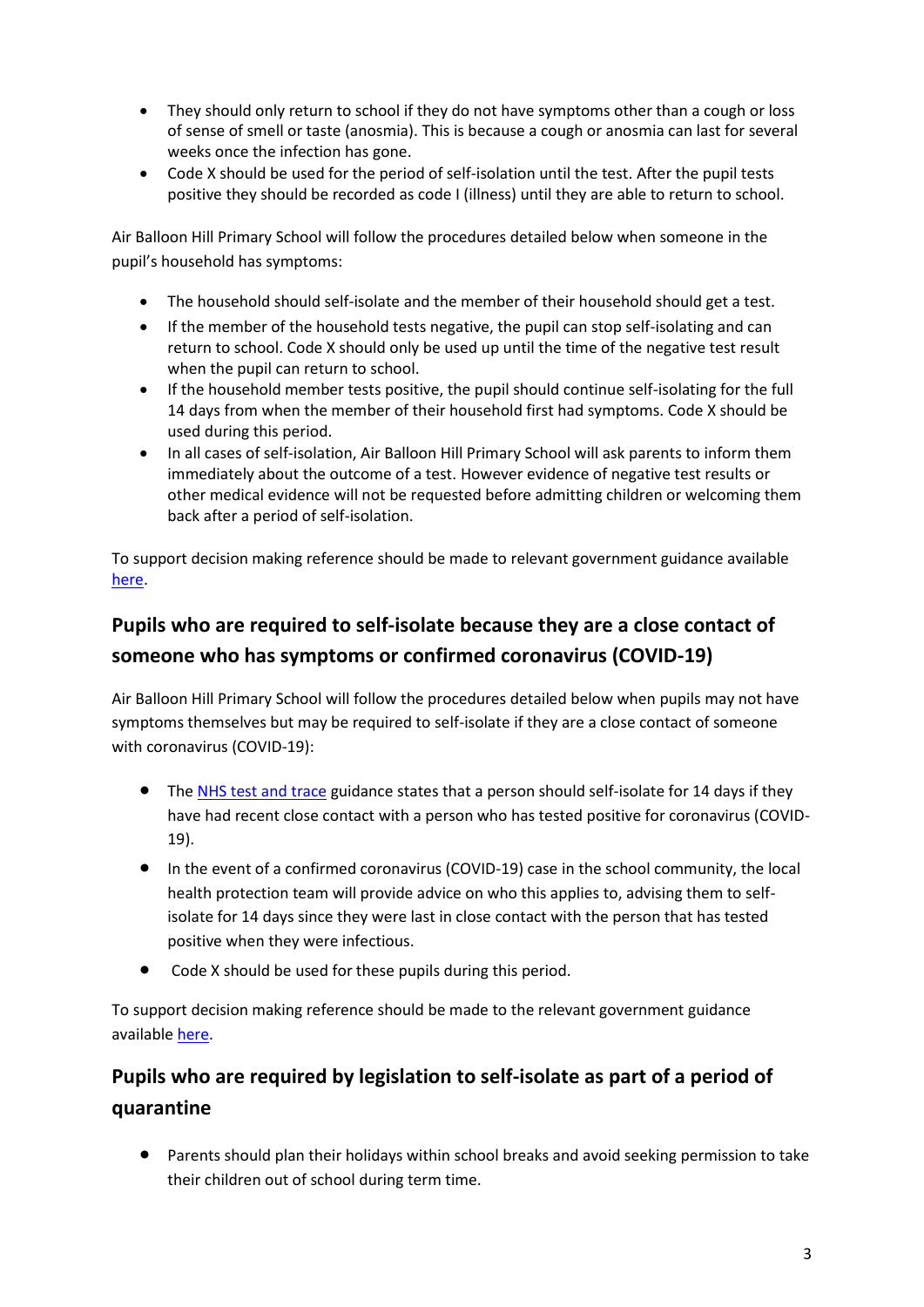- Families should also consider that their child may need to self-isolate following trips overseas that require a period of quarantine.
- If a pupil is required to be in quarantine on arrival in, or return to, the UK, code X should be used in the register.

To support decision making reference should be made to the relevant government guidance available [here.](https://www.gov.uk/government/publications/coronavirus-covid-19-how-to-self-isolate-when-you-travel-to-the-uk/coronavirus-covid-19-how-to-self-isolate-when-you-travel-to-the-uk)

# **Pupils who are clinically extremely vulnerable in a future local lockdown scenario only**

- Shielding advice for all adults and children paused on 1 August 2020. This means that even the small number of pupils who will remain on the shielded patient list can return to school, as can those who have family members who are shielding.
- If in future, rates of the disease rise in local areas, children still on the shielding list (or family members still on the shielding list) from that area, and that area only, may be contacted by the government and advised to stay at home and shield during the period where rates remain high.
- Families will receive a letter if they are required to shield again that parents will be able to share with Air Balloon Hill Primary School.
- Non-attendance in accordance with guidance from PHE or the DHSC should be recorded as code X.
- Air Balloon Hill Primary School will contact parents of pupils who are shielding when measures in the local area are lifted and shielding is paused again, to set out the expectation that they can return to school.
- Code X will not be used for sessions after the pupil has been advised to return to Air Balloon Hill Primary School

To support decision making reference should be made to the relevant government guidance available [here.](https://www.gov.uk/government/publications/guidance-on-shielding-and-protecting-extremely-vulnerable-persons-from-covid-19/guidance-on-shielding-and-protecting-extremely-vulnerable-persons-from-covid-19)

# **Further Key Information**

## **Local lockdown**

- If rates of the disease rise locally, Air Balloon Hill Primary School may need to prevent some pupils from attending.
- Air Balloon Hill Primary School will follow PHE or DHSC guidance on what measures are necessary in the event of local lockdown.
- Where attendance is to be limited to certain groups, 'not attending in circumstances related to coronavirus (COVID-19)' - code X – will be used for pupils who are asked not to attend.

## **Remote Education**

 If a pupil is not attending Air Balloon Hill Primary School due to circumstances related to coronavirus (COVID-19), Air Balloon Hill Primary School will offer them access to remote education (this may be online or via other means). Air Balloon Hill Primary School will keep a record of, and monitor engagement with this activity, however this will not need to be tracked in the attendance register.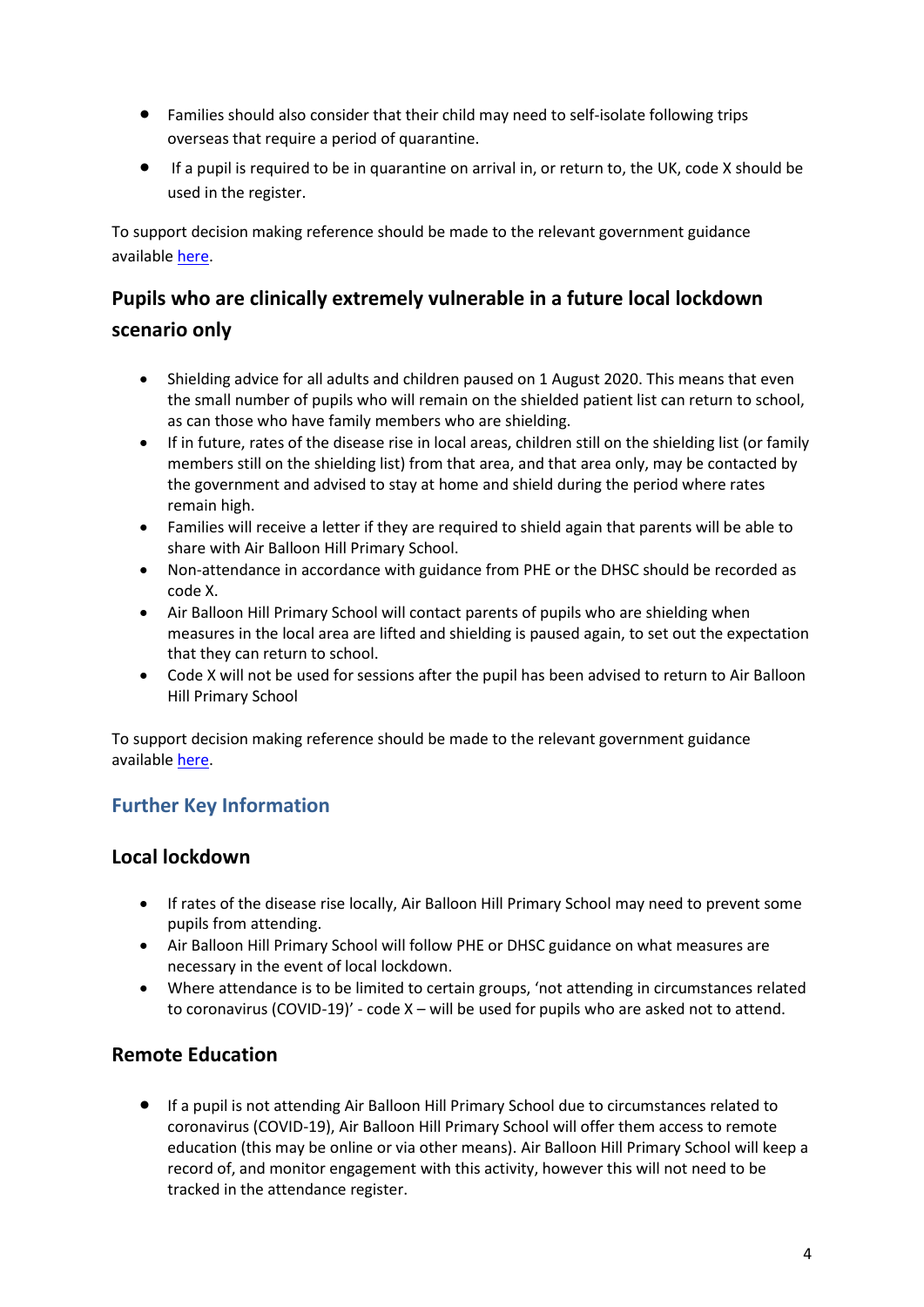## **Data Collection**

Collection of school attendance data as part of the school census will resume in January 2021, collecting data for the autumn term 2020. Subject to the necessary legislation being made, from January 2021, the census will collect attendance codes in addition to absence codes.

Further information will follow on what, if any, additional attendance data will be required during the 2020 to 2021 academic year to monitor the impact of coronavirus (COVID-19) and support the government's planning.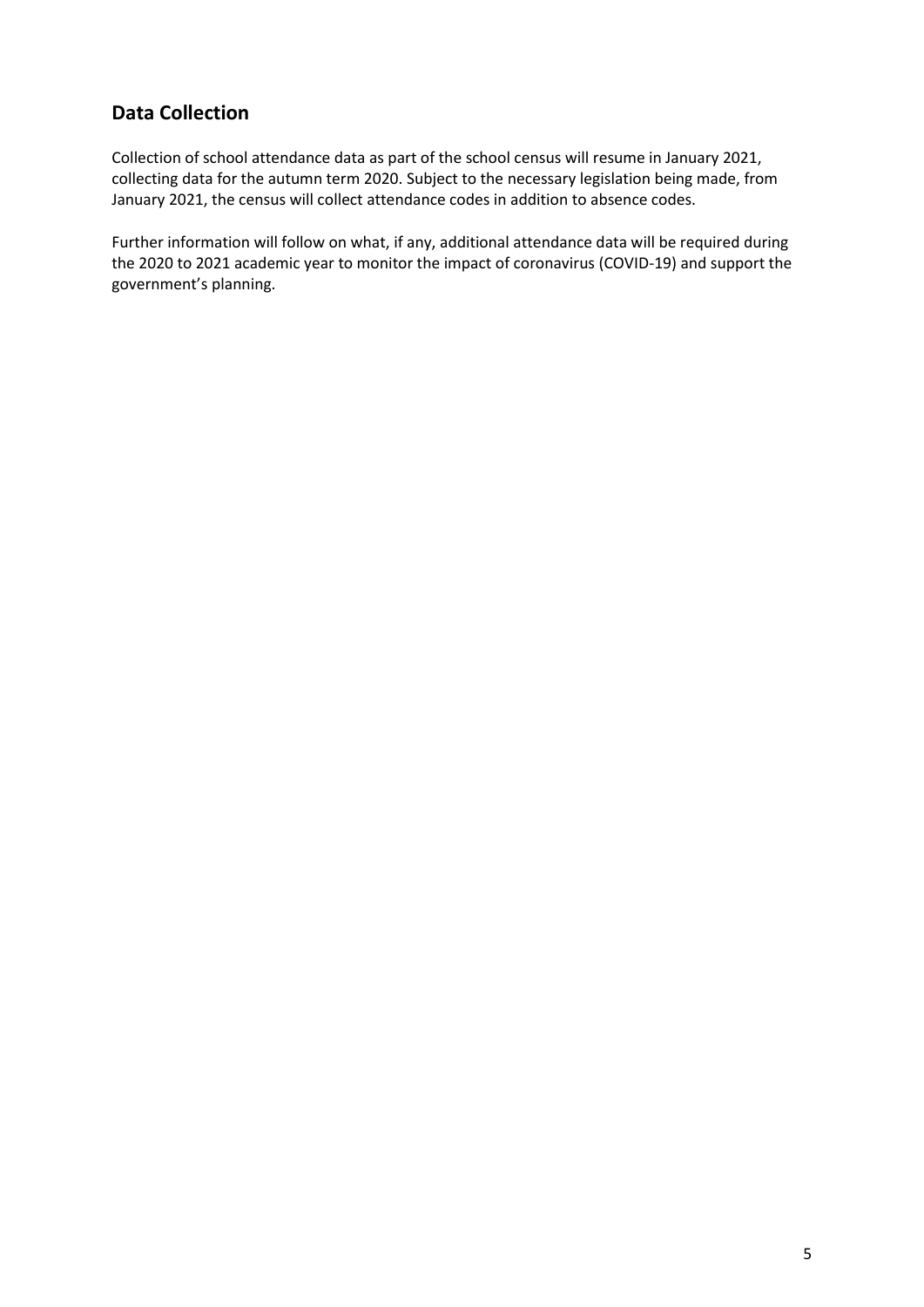# **Appendix A**

#### **Contents of Attendance Register in line with Department for Education Guidance available [here](https://assets.publishing.service.gov.uk/government/uploads/system/uploads/attachment_data/file/907535/School_attendance_guidance_for_2020_to_2021_academic_year.pdf)**

Schools must take the attendance register at the start of the first session of each school day and once during the second session. On each occasion they must record whether every pupil is:

- Present;
- Attending an approved educational activity;
- Absent;
- Unable to attend due to exceptional circumstances; or,
- Not attending in circumstances relating to coronavirus (COVID-19)11

The school should follow up any absences to:

- Ascertain the reason;
- Ensure the proper safeguarding action is taken;
- Identify whether the absence is approved or not; and,

• Identify the correct code to use before entering it on to the school's electronic register, or management information system which is used to download data to the School Census.

#### **Boarding Schools**

Boarding schools without day-pupils are not required to keep an attendance register. Schools with a mixture of day-pupils and boarders must keep an attendance register for the day-pupils.

#### **Absence and Attendance Codes**

The national codes enable schools to record and monitor attendance and absence in a consistent way which complies with the regulations. They are also used for collecting statistics through the School Census System. The data helps schools, local authorities and the Government to gain a greater understanding of the level of, and the reasons for, absence. The codes are:

### **Present at School**

Pupils must not be marked present if they were not in school during registration. If a pupil were to leave the school premises after registration they would still be counted as present for statistical purposes.

### **Registration Code / \: Present in school / = am \ = pm**

Present in school during registration.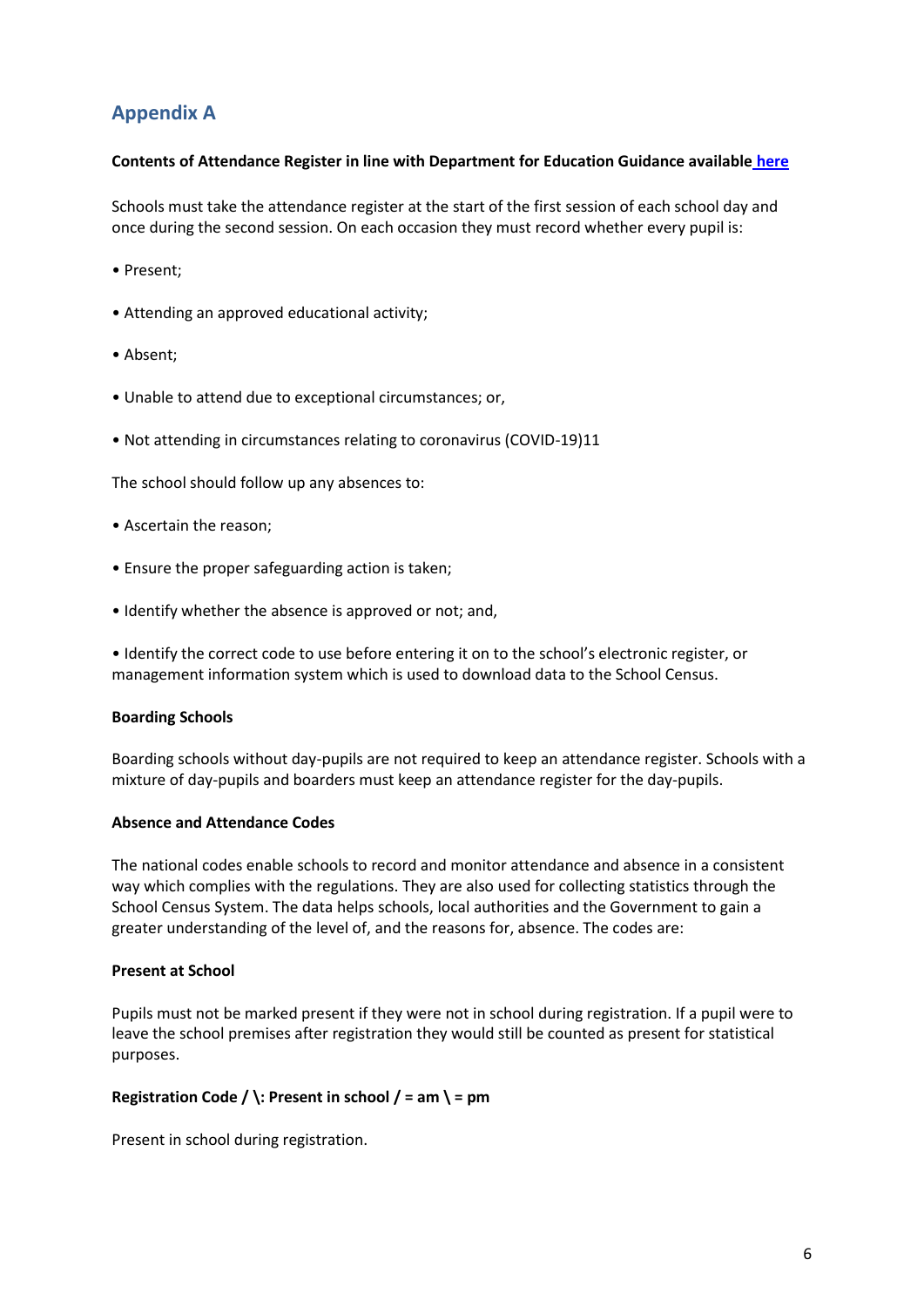#### **Code L: Late arrival before the register has closed**

Schools should have a policy on how long registers should be kept open; this should be for a reasonable length of time but not that registers are to be kept open for the whole session. A pupil arriving after the register has closed should be marked absent with code U, or with another absence code if that is more appropriate.

### **Present at an Approved Off-Site Educational Activity**

An approved educational activity is where a pupil is taking part in supervised educational activity such as field trips, educational visits, work experience or alternative provision. Pupils can only be recorded as receiving off-site educational activity if the activity meets the requirements prescribed in regulation 6(4) of the Education (Pupil Registration) (England) Regulations 2006. The activity must be of an educational nature approved by the school and supervised by someone authorised by the school. The activity must take place during the session for which the mark is recorded.

## **Attendance codes for when pupils are present at approved off-site educational activity are as follows:**

#### **Code B: Off-site educational activity**

This code should be used when pupils are present at an off-site educational activity that has been approved by the school. Ultimately schools are responsible for the safeguarding and welfare of pupils educated off-site. Therefore by using code B, schools are certifying that the education is supervised and measures have been taken to safeguard pupils. This code should not be used for any unsupervised educational activity or where a pupil is at home doing school work. Schools should ensure that they have in place arrangements whereby the provider of the alternative activity notifies the school of any absences by individual pupils. The school should record the pupil's absence using the relevant absence code.

#### **Code D: Dual Registered - at another educational establishment**

This code is not counted as a possible attendance in the School Census. The law allows for dual registration of pupils at more than one school. This code is used to indicate that the pupil was not expected to attend the session in question because they were scheduled to attend the other school at which they are registered.

The main examples of dual registration are pupils who are attending a pupil referral unit, a hospital school or a special school on a temporary basis. It can also be used when the pupil is known to be registered at another school during the session in question.

Each school should only record the pupil's attendance and absence for those sessions that the pupil is scheduled to attend their school. Schools should ensure that they have in place arrangements whereby all unexplained and unexpected absence is followed up in a timely manner.

#### **Code J: At an interview with prospective employers, or another educational establishment**

This code should be used to record time spent in interviews with prospective employers or another educational establishment. Schools should be satisfied that the interview is linked to employment prospects, further education or transfer to another educational establishment.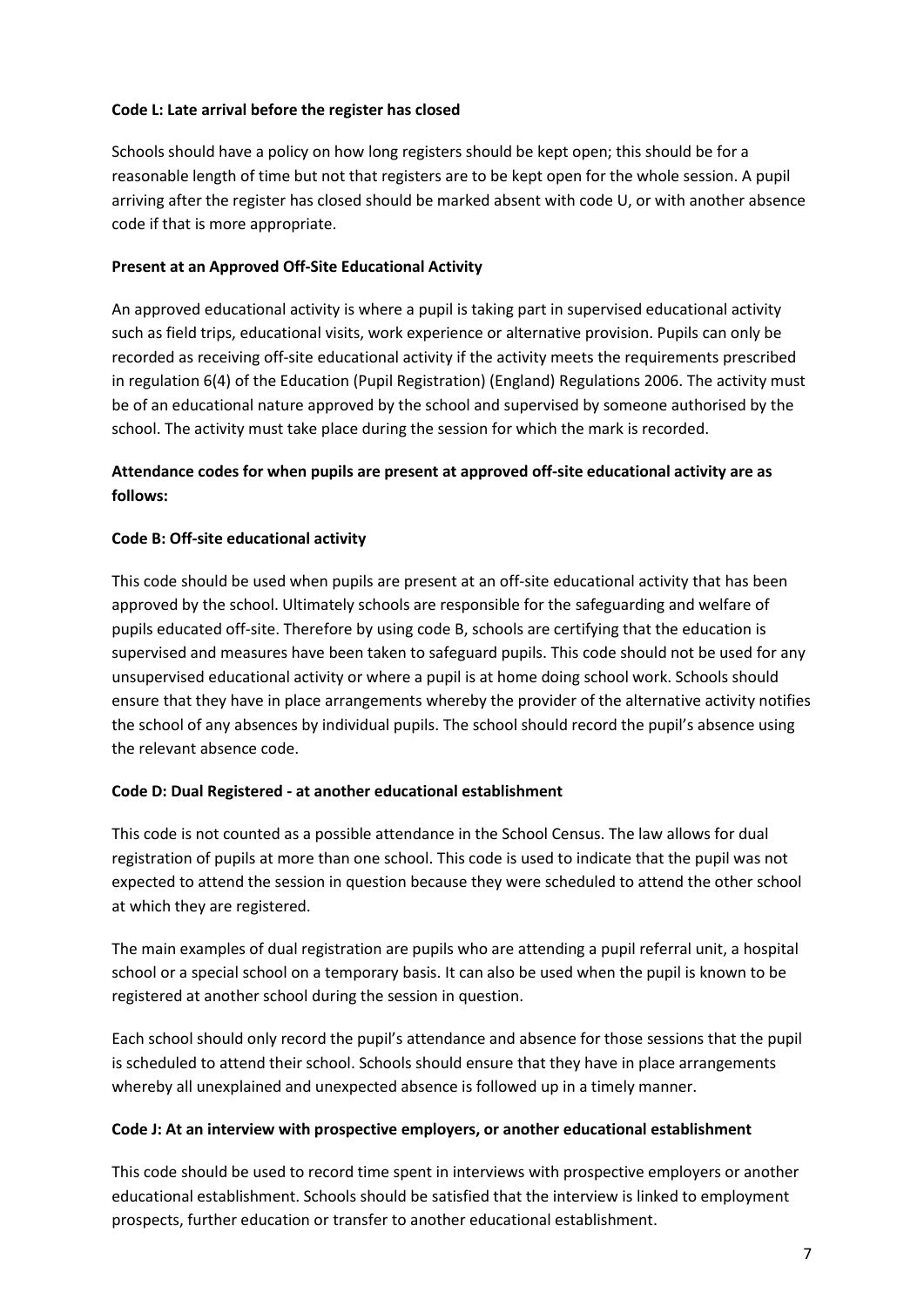#### **Code P: Participating in a supervised sporting activity**

This code should be used to record the sessions when a pupil is taking part in a sporting activity that has been approved by the school and supervised by someone authorised by the school.

#### **Code V: Educational visit or trip**

This code should be used for attendance at an organised trip or visit, including residential trips organised by the school, or attendance at a supervised trip of a strictly educational nature arranged by an organisation approved by the school.

### **Code W: Work experience**

Work experience is for pupils in the final two years of compulsory education. Schools should ensure that they have in place arrangements whereby the work experience placement provider notifies the school of any absences by individual pupils. Any absence should be recorded using the relevant code.

#### **Authorised Absence from School**

Authorised absence' means that the school has either given approval in advance for a pupil of compulsory school age to be away, or has accepted an explanation offered afterwards as justification for absence.

#### **Absence codes when pupils are not present in school are as follows:**

### **Code C: Leave of absence authorised by the school**

Only exceptional circumstances warrant an authorised leave of absence. Schools should consider each application individually taking into account the specific facts and circumstances and relevant background context behind the request.

#### **Code E: Excluded but no alternative provision made**

If no alternative provision is made for a pupil to continue their education whilst they are excluded but still on the admission register, they should be marked absent in the attendance register using Code E. Alternative provision must be arranged for each excluded pupil from the sixth consecutive day of any fixed period or permanent exclusion. Where alternative provision is made they should be marked using the appropriate attendance code.

#### **Code H: Holiday authorised by the school**

Head teachers should not grant leave of absence unless there are exceptional circumstances. The application must be made in advance and the head teacher must be satisfied that there are exceptional circumstances based on the individual facts and circumstances of the case which warrant the leave. Where a leave of absence is granted, the head teacher will determine the number of days a pupil can be away from school. A leave of absence is granted entirely at the head teacher's discretion.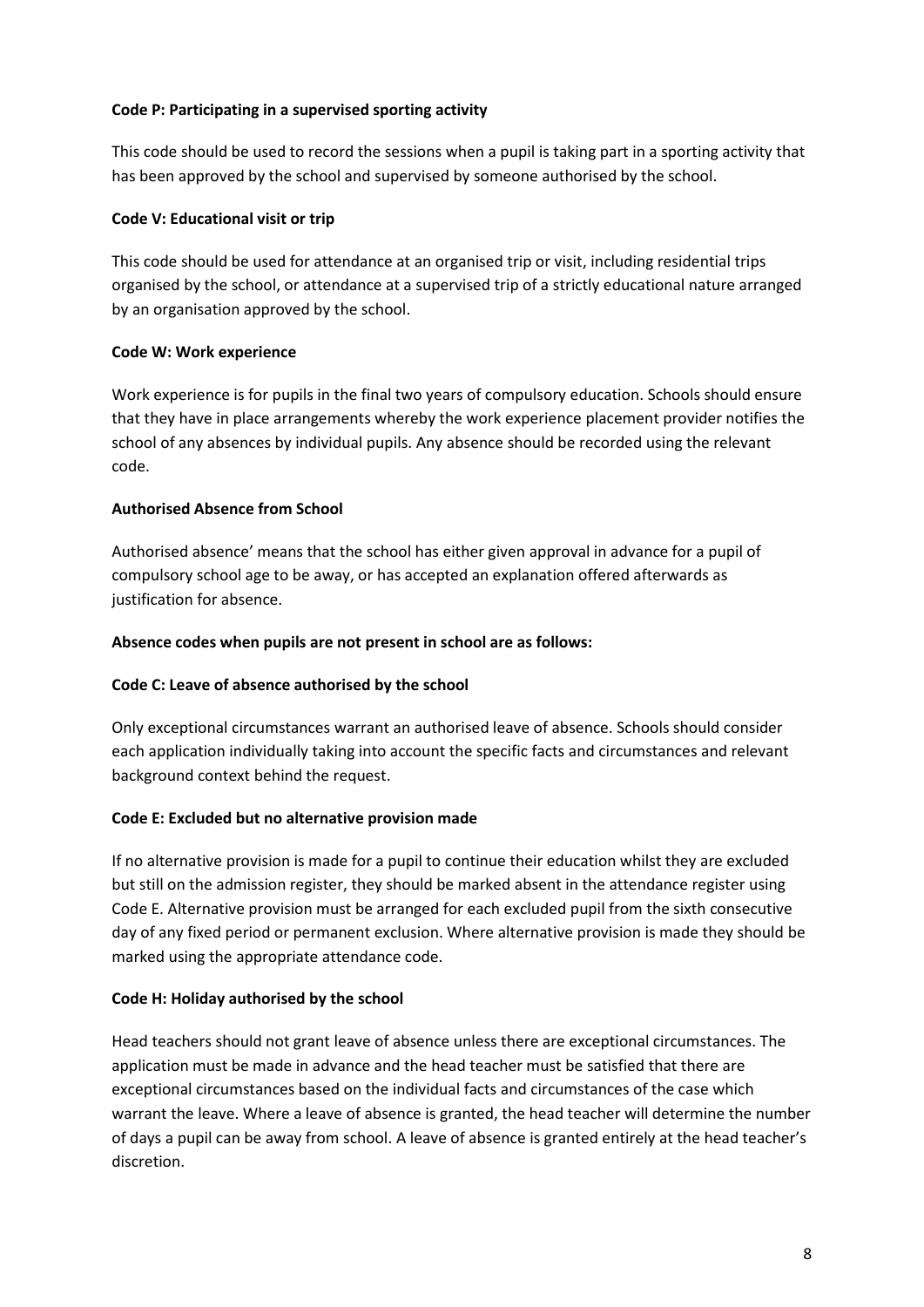#### **Code I: Illness (not medical or dental appointments)**

Schools should advise parents to notify them on the first day the child is unable to attend due to illness. Schools should authorise absences due to illness unless they have genuine cause for concern about the veracity of an illness. If the authenticity of illness is in doubt, schools can request parents to provide medical evidence to support illness. Schools can record the absence as unauthorised if not satisfied of the authenticity of the illness but should advise parents of their intention. Schools are advised not to request medical evidence unnecessarily. Medical evidence can take the form of prescriptions, appointment cards, etc. rather than doctors' notes.

#### **Code M: Medical or dental appointments**

Missing registration for a medical or dental appointment is counted as an authorised absence. Schools should, however, encourage parents to make appointments out of school hours. Where this is not possible, the pupil should only be out of school for the minimum amount of time necessary for the appointment.

#### **Code R: Religious observance**

Schools must treat absence as authorised when it is due to religious observance. The day must be exclusively set apart for religious observance by the religious body to which the parents belong. Where necessary, schools should seek advice from the parents' religious body about whether it has set the day apart for religious observance.

#### **Code S: Study leave**

Schools must record study leave as authorised absence. Study leave should be used sparingly and only granted to Year 11 pupils during public examinations. Provision should still be made available for those pupils who want to continue to come into school to revise.

### **Code T: Gypsy, Roma and Traveller absence**

A number of different groups are covered by the generic term Traveller – Roma, English and Welsh Gypsies, Irish and Scottish Travellers, Showmen (fairground people) and Circus people, Bargees (occupational boat dwellers) and New Travellers.

This code should be used when Traveller families are known to be travelling for occupational purposes and have agreed this with the school but it is not known whether the pupil is attending educational provision. It should not be used for any other types of absence by these groups.

To help ensure continuity of education for Traveller children it is expected that the child should attend school elsewhere when their family is travelling and be dual registered at that school and the main school. Children from these groups whose families do not travel are expected to register at a school and attend as normal. They are subject to the same rules as other children in terms of the requirement to attend school regularly once registered at a school.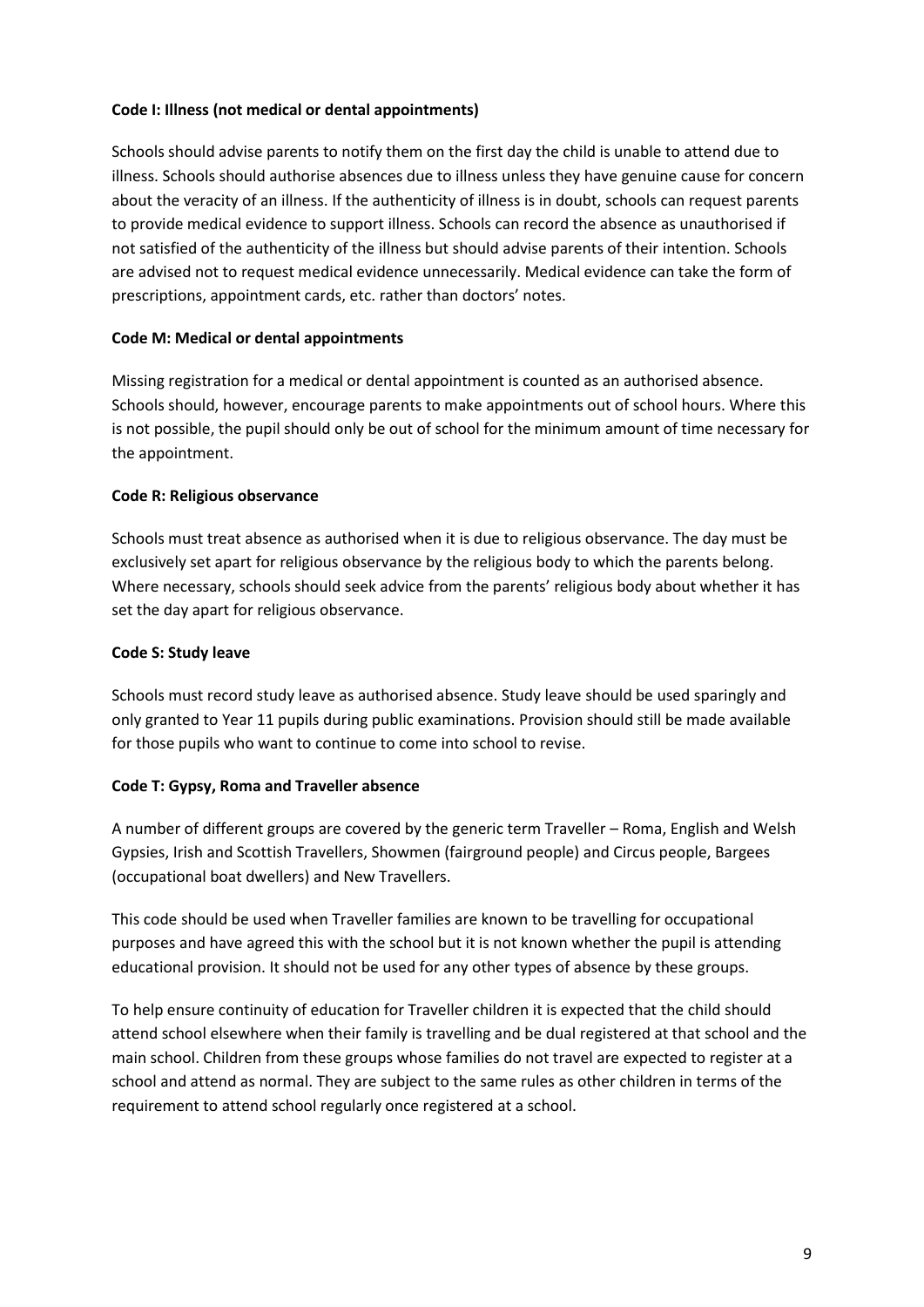### **Unauthorised Absence from School**

**Unauthorised absence is where a school is not satisfied with the reasons given for the absence. Absence codes are as follows:**

## **Code G: Holiday not authorised by the school or in excess of the period determined by the head teacher.**

If a school does not authorise a leave of absence for the purpose of a holiday but the parents still take the child out of school, or the child is kept away for longer than was agreed, the absence is unauthorised. The regulations do not allow schools to give retrospective approval. If the parents did not apply for leave of absence in advance, the absence must be recorded as unauthorised.

#### **Code N: Reason for absence not yet provided**

Schools should follow up all unexplained and unexpected absences in a timely manner. Every effort should be made to establish the reason for a pupil's absence. When the reason for the pupil's absence has been established the register should be amended. This code should not be left on a pupil's attendance record indefinitely; if no reason for absence is provided after a reasonable amount of time it should be replaced with code O (absent from school without authorisation).

#### **Code O: Absent from school without authorisation**

If the school is not satisfied with the reason given for absence they should record it as unauthorised.

### **Code U: Arrived in school after registration closed**

Schools should actively discourage late arrival, be alert to patterns of late arrival and seek an explanation from the parent.

#### **Not attending in circumstances relating to coronavirus (COVID-19)**

For the school year 2020 to 2021, a new category has been added to record instances when a pupil is 'not attending in circumstances relating to coronavirus (COVID-19)'. See this addendum for further information, including advice on the application of code X.

### **Code X: not attending in circumstances relating to coronavirus (COVID-19)**

(This code is not counted as an absence in the school census)

This code is used to record sessions where the pupil's travel to or presence at school would conflict with:

guidance relating to the incidence or transmission of coronavirus (COVID-19) from Public Health England or the Department of Health and Social Care or

- any legislation (or instruments such as statutory directions) relating to the incidence or transmission of coronavirus (COVID-19).
- And their equivalents in Scotland, Wales and Northern Ireland if a pupil attending a school in England resides there.